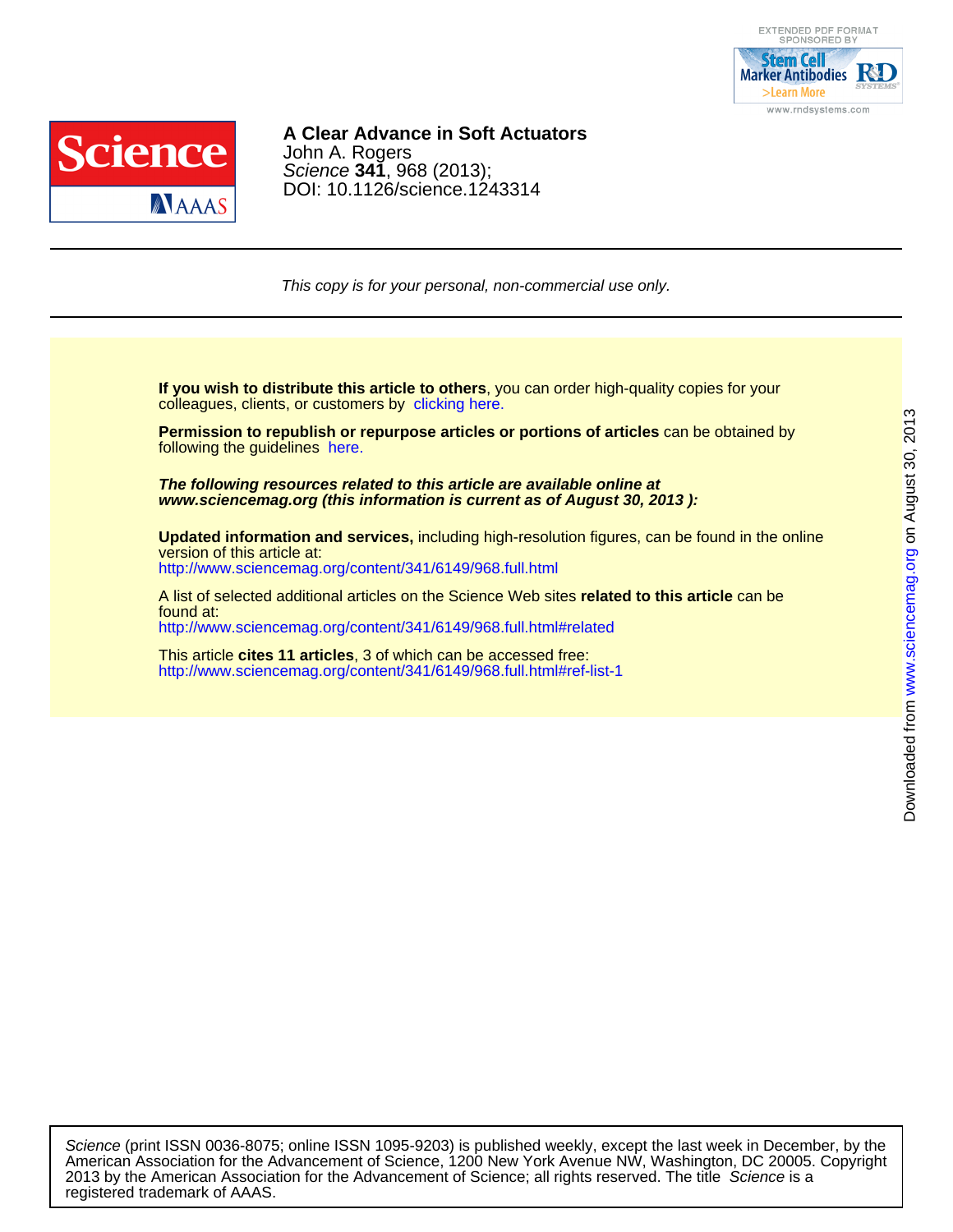to complete the requirements. The Caribbean Tsunami Information Center (CTIC) in Barbados, established in 2013, will further support these and other efforts to increase tsunami resilience.

Although it now takes about a minute to detect sizable earthquakes and most countries have warning points and operational procedures in place, the time it takes to detect a tsunami and communicate its impact can be reduced further. Also, the tsunami warning system is primarily triggered by earthquakes detected by seismic stations; in the event of a volcanic eruption or landslide not associated with an earthquake, it is likely that no tsunami message would be issued based on current technology. This shortcoming is being addressed but will require advances in both

sensing and our understanding of non-seismically induced tsunamis. Furthermore, most coastal communities still require evacuation maps and signs, while all require the ongoing education of their residents and visitors. Significant headway has been made, but additional economic resources are still required to sustain and strengthen our warning system. By making these investments, we will not only save lives and protect livelihoods from tsunamis, but will be better prepared for earthquakes and other coastal hazards.

#### References and Notes

- 1. NOAA National Geophysical Data Center, NOAA/WDS Global Historical Tsunami Database, www.ngdc.noaa.gov/ hazard/tsu\_db.shtml, accessed June 2013.
- 2. X. W. Proenza, G. Maul, *Sci. Tsunami Haz.* 29, 70 (2010). 3. D. E. McNamara, C. von Hillebrandt, *Seismol. Res. Lett.* 80, 344 (2009).
- 4. UNESCO, Intergovernmental Oceanographic Commission (IOC), Twenty-Third Session of the Assembly, Reports of Governing and Major Subsidiary Bodies, 109 Paris, 21 to 30 June 2005.
- 5. A. Hoechner, M. Ge, A. Y. Babeyko, S. V. Sobolev, *Nat. Hazards Earth Syst. Sci.* 13, 1285 (2013).
- 6. J. J. Braun *et al*., *Eos* 93, 89 (2012). 7. IOC, Tsunami and other Coastal Hazards Warning System for the Caribbean and Adjacent Regions, CARIBE EWS Implementation Plan, IOC Technical Series No. 73 rev  $(2013)$
- 8. IOC, Eighth Session of the Intergovernmental Coordination Group for the Tsunami and other Coastal Hazards Warning System for the Caribbean and Adjacent Regions (ICG/CARIBE EWS-VII), Port of Spain, Trinidad and Tobago, 30 April to 1 May 2013.

Acknowledgments: The author is chair of the UNESCO IOC Intergovernmental Coordination Group for Tsunamis and other Coastal Hazards for the Caribbean and Adjacent Regions and the past president of the Seismological Society of America.

10.1126/science.1238943

## MATERIALS SCIENCE

# **A Clear Advance in Soft Actuators**

**John A. Rogers**

**Development of actuator technologies** with capabilities that can match or exceed those found in biology represents a topic of long-standing interest within with capabilities that can match or exceed those found in biology reprethe advanced robotics community. One promising and remarkably simple class of such an "artificial muscle" exploits a dielectric elastomer (an electrical insulator) sandwiched between a pair of mechanically compliant electrodes (*1*, *2*). Electrostatic force generated by an applied voltage deforms the dielectric and causes rapid, controlled displacements with large amplitudes. On page 984 of this issue, Keplinger *et al*. (*3*) describe an important advance in this dielectric elastomer actuator (DEA) technology, in which the authors replace the electrodes with soft, ionic hydrogels. The result provides a clever solution to a daunting materials challenge; it enables delivery of high voltages for fast, effective operation without any mechanical constraint on the motions of the dielectric, in a form that also provides almost perfect optical transparency.

Films of carbon powder or grease loaded with carbon black served as electrodes for the earliest DEAs (*1*, *2*). Although valuable for initial prototypes, such materials have poor reliability and are not readily compatible with established manufacturing tech-

Department of Materials Science and Engineering, University of Illinois at Urbana-Champaign, Urbana, IL 61820, USA. E-mail: jrogers@illinois.edu

niques. Improved characteristics can be achieved with alternatives based on sheets of graphene (*4*), coatings of carbon nanotubes (*5*), surface-implanted layers of metallic nanoclusters (*5*), and corrugated or patterned films of metals (*5*). These options yield working DEAs, but with limited mechanical properties, sheet resistances, switching times, and capacity to integrate into advanced actuator designs. The authors show that a different class of material (soft, transparent hydrogels) and a different mode of charge transport (ionic, rather than elecSoft, ionic hydrogels provide transparent, compliant electrodes that could be used in electrostatically controlled artificial muscles.

tronic) can yield electrodes with characteristics that are remarkably well suited for use in DEAs. A key but nonobvious realization is that even aqueous ionic hydrogels can deliver potentials of several kilovolts, despite the onset of water electrolysis at less than 1.5 V.

The physics is relatively simple. A potential applied to a conductor in contact with a hydrogel induces ionic transport that yields a net charge at the interface together with an adjacent screening charge, known collectively as an electric double layer. A cor-



Thin, stretchy transparent actuators. The hydrogel electrodes developed by Keplinger *et al*. carry current through ionic flow for use in soft, electrostatic actuators. In this artificialmuscle technology, sheets of hydrogels deliver large voltages to a dielectric elastomer. The applied potential creates electrical double layers that induce electrostatic forces to compress the elastomer. These deformations are well controlled, reversible, and capable of highfrequency operation. The resulting devices can be perfectly transparent, with potential for use in applications such as noise-canceling windows and display-mounted tactile interfaces.